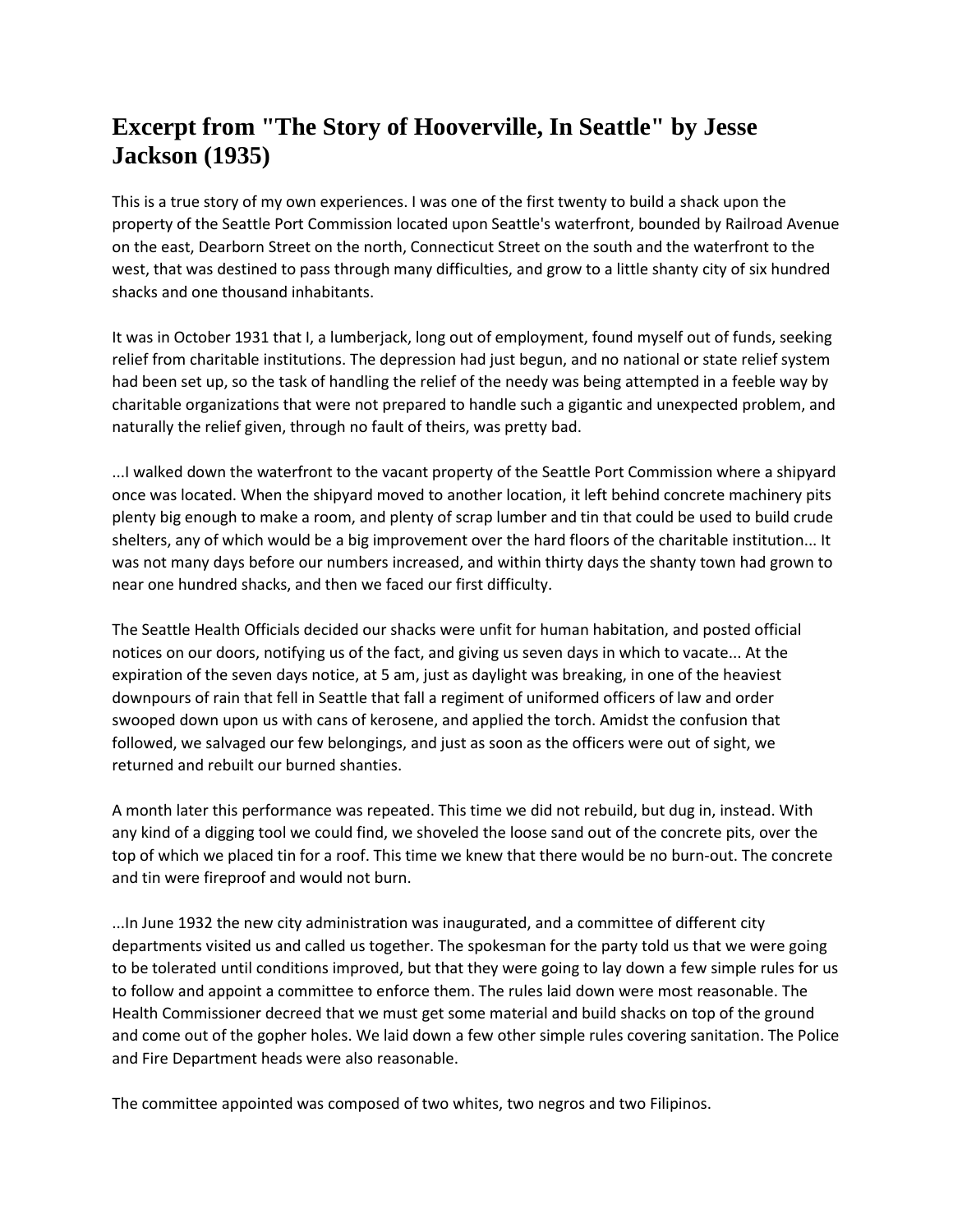After we were informed by the department heads, we went hurrying hither and yon in search of material with which to build more suitable houses. By this time the business houses had become more friendly to us and were very liberal with scrap lumber and tin, and the building of shanties got under way on a big scale. It seemed but a few short weeks until more than a hundred shacks were under course of construction.

...As several of us sat around an open camp fire one evening, one of the shanty dwellers remarked that "we must have a name for this place; we can't call it any old thing." One man spoke up with "this is the era of Hoover prosperity; let's call this place Hooverville." So the name given through sarcasm to the then President Hoover, has clung to this place ever since.

At the beginning, it was difficult to get a lot of fellows to consider regulations, and we discovered that some of our committeemen were unsatisfactory. A meeting was called and we displaced them with others. One of the new members is the writer, who perhaps is no different from the other, but was soon being called "Hooverville's Mayor." The new committee set about a more rigid enforcement of regulations and was ably supported by the city authorities.

When Hooverville was started in 1931 the business houses in this part of town were pretty hostile to us. They looked down upon us as a bunch of shiftless fellows, and no doubt wanted to be rid of us; but when they saw us begin the determined uphill struggle of building ourselves houses to live in, their attitude toward us changed...

...The shacks in Hooverville are built out of every sort of material, and all sorts of architecture are followed, as it suited the taste of the builder and the material he had to build it from. Some are no bigger than piano boxes, and some have five rooms. There is no gas or electricity or running water. Kerosene oil lamps are used for lights, and wood to cook and heat with.

...Hooverville is a colony of industrious men, the most of whom are busy trying to hold their heads up and be self-supporting and respectable. A lot of work is required in order to stay here, consequently, the lazy man does not tarry long in this place.

A big percentage of the men have built pushcarts, using two discarded automobile wheels, no tires, and any sort of a rod for an axle. They push these cars about through the alleys of the business section of Seattle, collecting waste materials, mostly paper, which is sorted and baled and sold to the salvage concerns, thus realizing a little each day. Others have made row boats, and fish in the waters of Elliott Bay for a living.

...I am mentioning our residents as men, because Hooverville is in the main sense the abode of "forgotten men." The city authorities have decreed that neither women nor children would be permitted to live here, so no more than a dozen elderly women, and no children, have ever lived here. The men are past middle age in life. Seldom is anyone living here who is under thirty years of age.